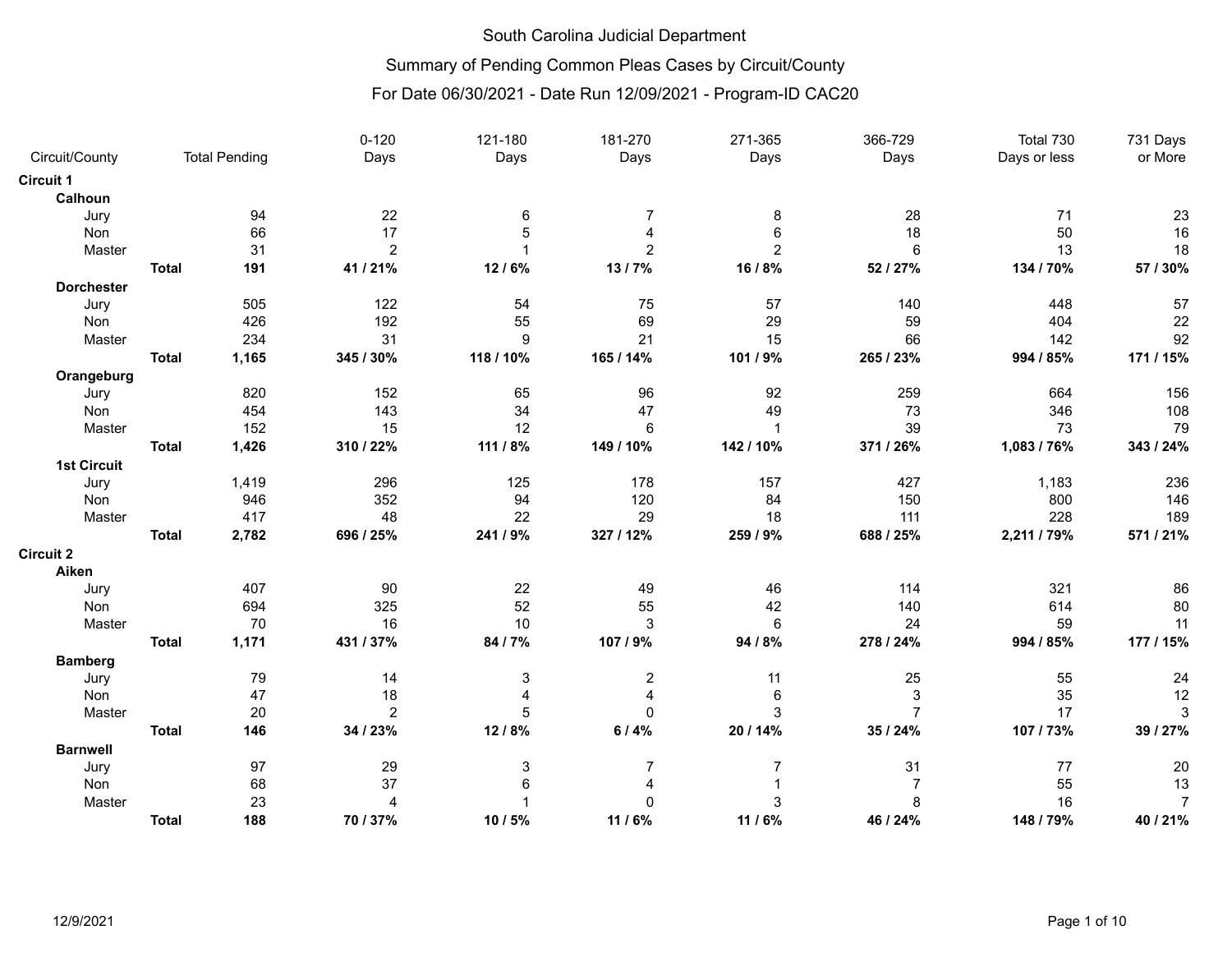### Summary of Pending Common Pleas Cases by Circuit/County

|                  |              |                      | $0 - 120$ | 121-180                 | 181-270          | 271-365          | 366-729   | Total 730    | 731 Days   |
|------------------|--------------|----------------------|-----------|-------------------------|------------------|------------------|-----------|--------------|------------|
| Circuit/County   |              | <b>Total Pending</b> | Days      | Days                    | Days             | Days             | Days      | Days or less | or More    |
| <b>Circuit 2</b> |              |                      |           |                         |                  |                  |           |              |            |
| 2nd Circuit      |              |                      |           |                         |                  |                  |           |              |            |
| Jury             |              | 583                  | 133       | 28                      | 58               | 64               | 170       | 453          | 130        |
| Non              |              | 809                  | 380       | 62                      | 63               | 49               | 150       | 704          | 105        |
| Master           |              | 113                  | 22        | 16                      | 3                | 12               | 39        | 92           | 21         |
|                  | <b>Total</b> | 1,505                | 535 / 36% | 106 / 7%                | 124 / 8%         | 125 / 8%         | 359 / 24% | 1,249 / 83%  | 256 / 17%  |
| <b>Circuit 3</b> |              |                      |           |                         |                  |                  |           |              |            |
| Clarendon        |              |                      |           |                         |                  |                  |           |              |            |
| Jury             |              | 154                  | 43        | 15                      | $10$             | 13               | 47        | 128          | 26         |
| Non              |              | 133                  | 58        | 11                      | 17               | 13               | 23        | 122          | 11         |
| Master           |              | 45                   | 4         | $\mathsf 3$             | $\overline{2}$   | $\mathbf{3}$     | 13        | 25           | 20         |
|                  | <b>Total</b> | 332                  | 105 / 32% | 29 / 9%                 | 29 / 9%          | 29 / 9%          | 83 / 25%  | 275 / 83%    | 57 / 17%   |
| Lee              |              |                      |           |                         |                  |                  |           |              |            |
| Jury             |              | 148                  | 17        | $\boldsymbol{9}$        | $\boldsymbol{9}$ | 10               | 45        | 90           | 58         |
| Non              |              | 77                   | 26        | 8                       | 8                | 8                | 17        | 67           | $10$       |
| Master           |              | 11                   | $\Omega$  | $\mathbf 0$             | $\overline{c}$   | 1                | 5         | 8            | $\sqrt{3}$ |
|                  | <b>Total</b> | 236                  | 43 / 18%  | 17/7%                   | 19 / 8%          | 19 / 8%          | 67 / 28%  | 165 / 70%    | 71 / 30%   |
| <b>Sumter</b>    |              |                      |           |                         |                  |                  |           |              |            |
| Jury             |              | 536                  | 122       | 58                      | 48               | 60               | 114       | 402          | 134        |
| Non              |              | 286                  | 123       | 24                      | 25               | 16               | 43        | 231          | 55         |
| Master           |              | 83                   | 14        | 5                       | $\overline{7}$   | 4                | 27        | 57           | 26         |
|                  | <b>Total</b> | 905                  | 259 / 29% | 87 / 10%                | 80 / 9%          | 80 / 9%          | 184 / 20% | 690 / 76%    | 215 / 24%  |
| Williamsburg     |              |                      |           |                         |                  |                  |           |              |            |
| Jury             |              | 196                  | 27        | 23                      | 12               | 23               | 49        | 134          | 62         |
| Non              |              | 206                  | 60        | 10                      | 11               | 17               | 23        | 121          | 85         |
| Master           |              | 103                  | 5         | $\overline{\mathbf{4}}$ | 3                | $\boldsymbol{9}$ | 20        | 41           | 62         |
|                  | <b>Total</b> | 505                  | 92 / 18%  | 37/7%                   | 26 / 5%          | 49 / 10%         | 92 / 18%  | 296 / 59%    | 209 / 41%  |
| 3rd Circuit      |              |                      |           |                         |                  |                  |           |              |            |
| Jury             |              | 1,034                | 209       | 105                     | 79               | 106              | 255       | 754          | 280        |
| <b>Non</b>       |              | 702                  | 267       | 53                      | 61               | 54               | 106       | 541          | 161        |
| Master           |              | 242                  | 23        | 12                      | 14               | 17               | 65        | 131          | 111        |
|                  | <b>Total</b> | 1,978                | 499 / 25% | 170 / 9%                | 154 / 8%         | 177 / 9%         | 426 / 22% | 1,426 / 72%  | 552 / 28%  |
| <b>Circuit 4</b> |              |                      |           |                         |                  |                  |           |              |            |
| Chesterfield     |              |                      |           |                         |                  |                  |           |              |            |
| Jury             |              | 162                  | 25        | 5                       | $\overline{7}$   | 12               | 38        | 87           | 75         |
| Non              |              | 268                  | 91        | 21                      | 24               | 12               | 44        | 192          | 76         |
| Master           |              | 44                   | 5         | $\mathbf 5$             | $\overline{1}$   | $\pmb{0}$        | 11        | 22           | 22         |
|                  | <b>Total</b> | 474                  | 121 / 26% | 31 / 7%                 | 32 / 7%          | 24 / 5%          | 93 / 20%  | 301 / 64%    | 173 / 36%  |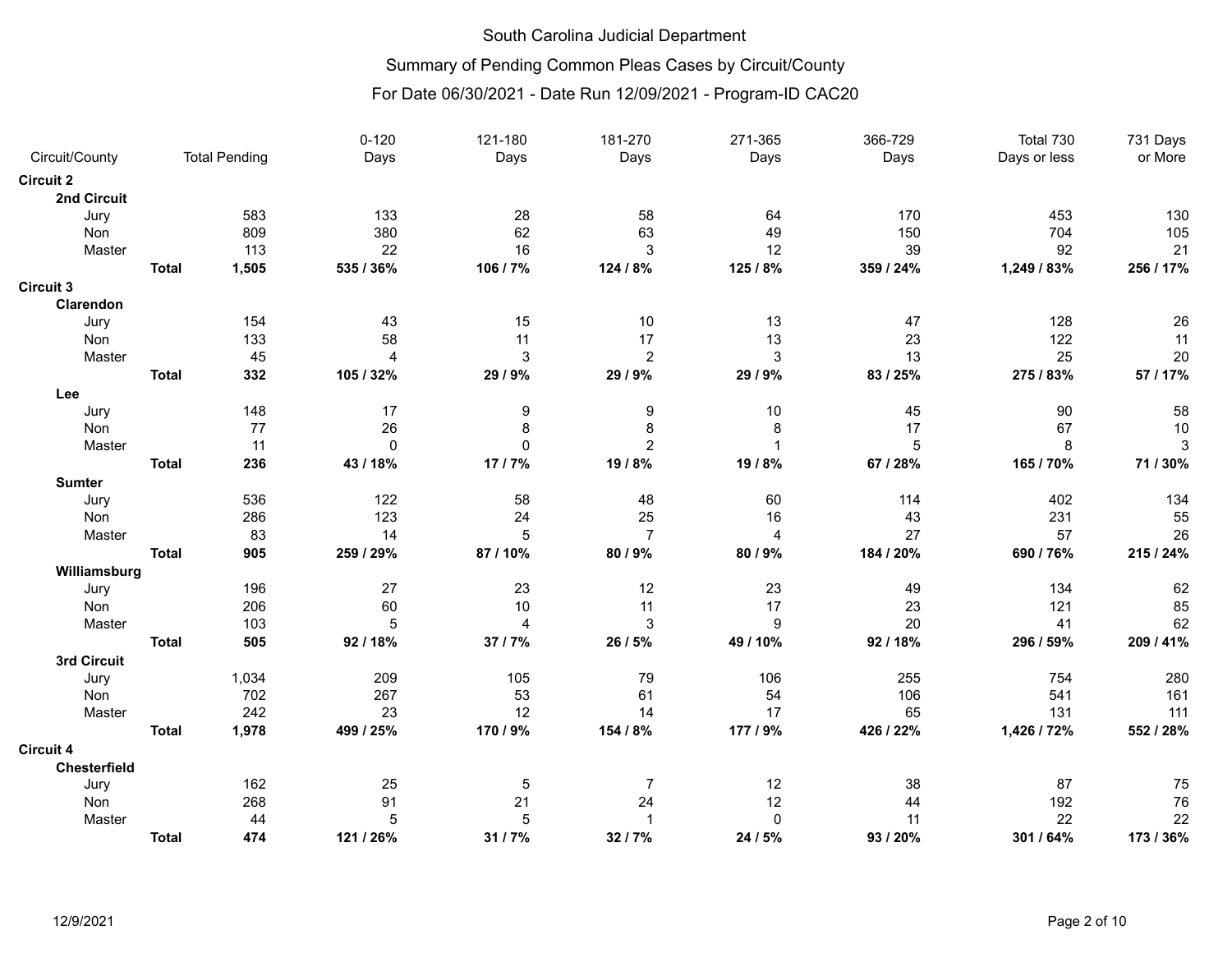# Summary of Pending Common Pleas Cases by Circuit/County

|                   |              |                      | $0 - 120$      | 121-180        | 181-270        | 271-365          | 366-729          | Total 730    | 731 Days       |
|-------------------|--------------|----------------------|----------------|----------------|----------------|------------------|------------------|--------------|----------------|
| Circuit/County    |              | <b>Total Pending</b> | Days           | Days           | Days           | Days             | Days             | Days or less | or More        |
| <b>Circuit 4</b>  |              |                      |                |                |                |                  |                  |              |                |
| <b>Darlington</b> |              |                      |                |                |                |                  |                  |              |                |
| Jury              |              | 256                  | 57             | 20             | 21             | 22               | 61               | 181          | 75             |
| Non               |              | 289                  | 113            | 29             | 32             | 16               | 60               | 250          | 39             |
| Master            |              | 45                   | 11             | $\overline{7}$ | $\mathbf{1}$   | $\overline{c}$   | 15               | 36           | 9              |
|                   | <b>Total</b> | 590                  | 181 / 31%      | 56 / 9%        | 54 / 9%        | 40 / 7%          | 136 / 23%        | 467 / 79%    | 123 / 21%      |
| <b>Dillon</b>     |              |                      |                |                |                |                  |                  |              |                |
| Jury              |              | 141                  | 21             | 9              | 17             | 17               | 40               | 104          | 37             |
| Non               |              | 105                  | 53             | 9              | 13             | 9                | 14               | 98           | $\overline{7}$ |
| Master            |              | 21                   | $\overline{4}$ | $\mathbf 0$    | $\overline{2}$ | 3                | 5                | 14           | $\overline{7}$ |
|                   | <b>Total</b> | 267                  | 78 / 29%       | 18/7%          | 32 / 12%       | 29 / 11%         | 59 / 22%         | 216 / 81%    | 51 / 19%       |
| <b>Marlboro</b>   |              |                      |                |                |                |                  |                  |              |                |
| Jury              |              | 105                  | 22             | 12             | 5              | 10               | 41               | 90           | 15             |
| <b>Non</b>        |              | 125                  | 52             | 10             | 12             | 6                | 30               | 110          | 15             |
| Master            |              | 23                   | $\overline{5}$ | $\mathbf{1}$   | 3              | 3                | $\boldsymbol{9}$ | 21           | $\overline{2}$ |
|                   | <b>Total</b> | 253                  | 79 / 31%       | 23/9%          | 20 / 8%        | 19 / 8%          | 80 / 32%         | 221 / 87%    | 32/13%         |
| 4th circuit       |              |                      |                |                |                |                  |                  |              |                |
| Jury              |              | 664                  | 125            | 46             | 50             | 61               | 180              | 462          | 202            |
| Non               |              | 787                  | 309            | 69             | 81             | 43               | 148              | 650          | 137            |
| Master            |              | 133                  | 25             | 13             | $\overline{7}$ | 8                | 40               | 93           | 40             |
|                   | <b>Total</b> | 1,584                | 459 / 29%      | 128 / 8%       | 138 / 9%       | 112 / 7%         | 368 / 23%        | 1,205 / 76%  | 379 / 24%      |
| <b>Circuit 5</b>  |              |                      |                |                |                |                  |                  |              |                |
| Kershaw           |              |                      |                |                |                |                  |                  |              |                |
| Jury              |              | 149                  | 34             | 16             | 25             | 13               | 33               | 121          | 28             |
| Non               |              | 255                  | 94             | 25             | 23             | 16               | 45               | 203          | 52             |
| Master            |              | 52                   | 4              | 5              | 6              | $\boldsymbol{2}$ | 19               | 36           | 16             |
|                   | <b>Total</b> | 456                  | 132 / 29%      | 46 / 10%       | 54 / 12%       | 31 / 7%          | 97 / 21%         | 360 / 79%    | 96 / 21%       |
| <b>Richland</b>   |              |                      |                |                |                |                  |                  |              |                |
| Jury              |              | 2,651                | 557            | 260            | 274            | 309              | 743              | 2,143        | 508            |
| Non               |              | 1,243                | 486            | 116            | 112            | 66               | 206              | 986          | 257            |
| Master            |              | 491                  | 86             | 34             | 29             | 20               | 140              | 309          | 182            |
|                   | <b>Total</b> | 4,385                | 1,129 / 26%    | 410 / 9%       | 415 / 9%       | 395 / 9%         | 1,089 / 25%      | 3,438 / 78%  | 947 / 22%      |
| 5th circuit       |              |                      |                |                |                |                  |                  |              |                |
| Jury              |              | 2,800                | 591            | 276            | 299            | 322              | 776              | 2,264        | 536            |
| Non               |              | 1,498                | 580            | 141            | 135            | 82               | 251              | 1,189        | 309            |
| Master            |              | 543                  | 90             | 39             | 35             | 22               | 159              | 345          | 198            |
|                   | <b>Total</b> | 4,841                | 1,261 / 26%    | 456 / 9%       | 469 / 10%      | 426 / 9%         | 1,186 / 24%      | 3,798 / 78%  | 1,043 / 22%    |
| <b>Circuit 6</b>  |              |                      |                |                |                |                  |                  |              |                |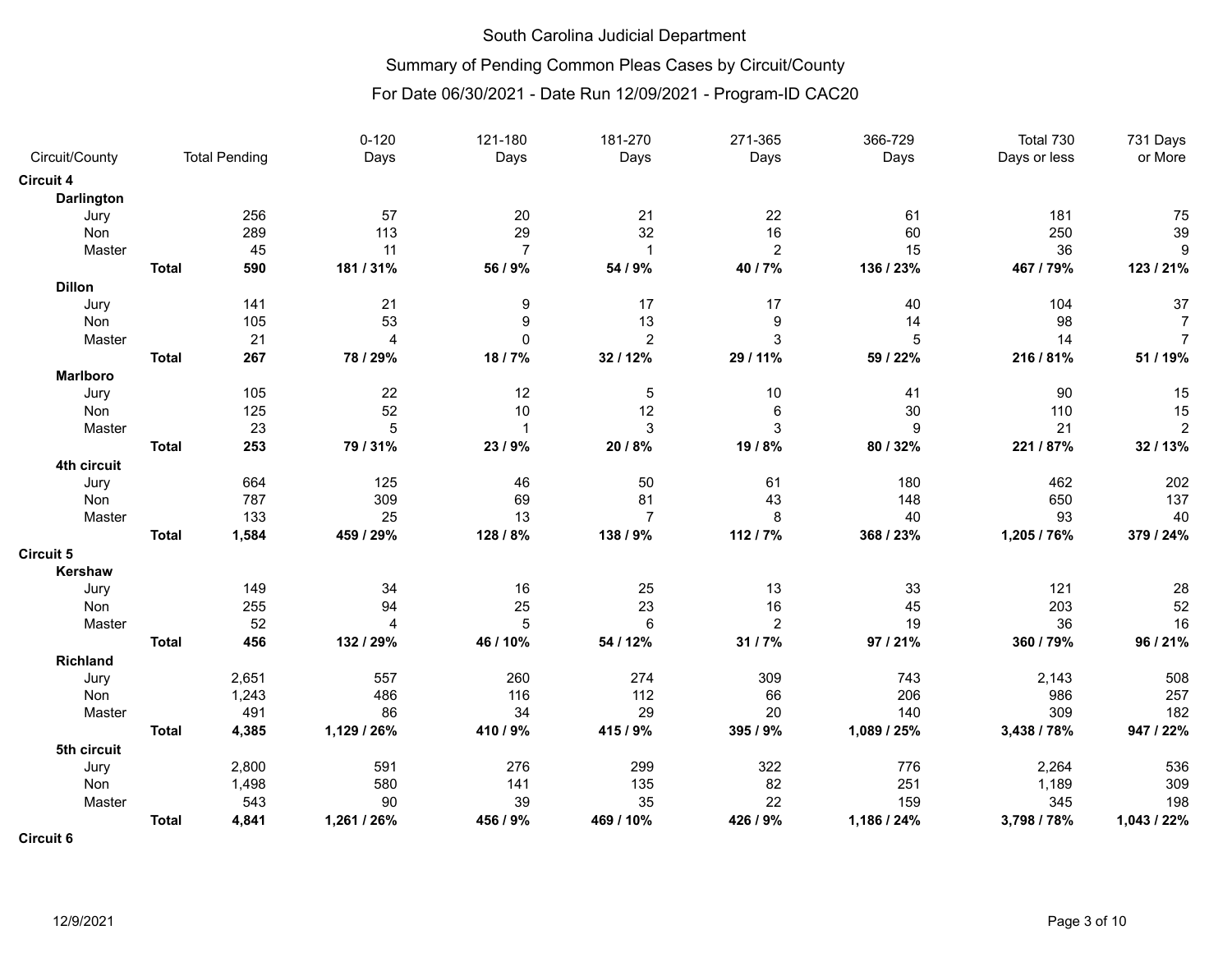# Summary of Pending Common Pleas Cases by Circuit/County

|                  |              |                      | $0 - 120$      | 121-180        | 181-270        | 271-365        | 366-729   | Total 730    | 731 Days  |
|------------------|--------------|----------------------|----------------|----------------|----------------|----------------|-----------|--------------|-----------|
| Circuit/County   |              | <b>Total Pending</b> | Days           | Days           | Days           | Days           | Days      | Days or less | or More   |
| <b>Circuit 6</b> |              |                      |                |                |                |                |           |              |           |
| <b>Chester</b>   |              |                      |                |                |                |                |           |              |           |
| Jury             |              | 105                  | 26             | 8              | 9              | 13             | 19        | 75           | 30        |
| Non              |              | 118                  | 43             | 9              | 6              | 11             | 20        | 89           | 29        |
| Master           |              | 25                   | 6              | $\overline{2}$ | $\overline{c}$ | 4              | 5         | 19           | $\,6\,$   |
|                  | <b>Total</b> | 248                  | 75 / 30%       | 19/8%          | 17/7%          | 28 / 11%       | 44 / 18%  | 183 / 74%    | 65 / 26%  |
| <b>Fairfield</b> |              |                      |                |                |                |                |           |              |           |
| Jury             |              | 141                  | 20             | 15             | 8              | 18             | 36        | 97           | 44        |
| <b>Non</b>       |              | 110                  | 31             | $\overline{7}$ | 9              | 6              | 14        | 67           | 43        |
| Master           |              | 33                   | $\overline{2}$ | $\overline{2}$ | $\overline{A}$ | $\mathbf{0}$   | 10        | 18           | 15        |
|                  | <b>Total</b> | 284                  | 53 / 19%       | 24 / 8%        | 21/7%          | 24 / 8%        | 60 / 21%  | 182 / 64%    | 102 / 36% |
| Lancaster        |              |                      |                |                |                |                |           |              |           |
| Jury             |              | 219                  | 51             | 22             | 16             | 13             | 56        | 158          | 61        |
| <b>Non</b>       |              | 338                  | 152            | 29             | 28             | 14             | 59        | 282          | 56        |
| Master           |              | 41                   | 3              | $\sqrt{3}$     | 3              | 3              | 9         | 21           | 20        |
|                  | <b>Total</b> | 598                  | 206 / 34%      | 54 / 9%        | 47 / 8%        | 30 / 5%        | 124 / 21% | 461 / 77%    | 137 / 23% |
| 6th circuit      |              |                      |                |                |                |                |           |              |           |
| Jury             |              | 465                  | 97             | 45             | 33             | 44             | 111       | 330          | 135       |
| Non              |              | 566                  | 226            | 45             | 43             | 31             | 93        | 438          | 128       |
| Master           |              | 99                   | 11             | $\overline{7}$ | 9              | $\overline{7}$ | 24        | 58           | 41        |
|                  | <b>Total</b> | 1,130                | 334 / 30%      | 97 / 9%        | 85 / 8%        | 82 / 7%        | 228 / 20% | 826 / 73%    | 304 / 27% |
| <b>Circuit 7</b> |              |                      |                |                |                |                |           |              |           |
| Cherokee         |              |                      |                |                |                |                |           |              |           |
| Jury             |              | 134                  | 30             | 8              | 12             | 19             | 38        | 107          | 27        |
| Non              |              | 241                  | 96             | 27             | 23             | 12             | 37        | 195          | 46        |
| Master           |              | 32                   | $\overline{7}$ | 8              | $\mathbf{1}$   | $\mathbf 0$    | 8         | 24           | $\,8\,$   |
|                  | <b>Total</b> | 407                  | 133 / 33%      | 43 / 11%       | 36 / 9%        | 31 / 8%        | 83 / 20%  | 326 / 80%    | 81 / 20%  |
| Spartanburg      |              |                      |                |                |                |                |           |              |           |
| Jury             |              | 976                  | 181            | 86             | 112            | 77             | 273       | 729          | 247       |
| Non              |              | 1,648                | 483            | 150            | 118            | 105            | 309       | 1,165        | 483       |
| Master           |              | 327                  | 44             | 18             | 25             | 15             | 111       | 213          | 114       |
|                  | <b>Total</b> | 2,951                | 708 / 24%      | 254 / 9%       | 255 / 9%       | 197 / 7%       | 693 / 23% | 2,107 / 71%  | 844 / 29% |
| 7th circuit      |              |                      |                |                |                |                |           |              |           |
| Jury             |              | 1,110                | 211            | 94             | 124            | 96             | 311       | 836          | 274       |
| Non              |              | 1,889                | 579            | 177            | 141            | 117            | 346       | 1,360        | 529       |
| Master           |              | 359                  | 51             | 26             | 26             | 15             | 119       | 237          | 122       |
|                  | <b>Total</b> | 3,358                | 841 / 25%      | 297 / 9%       | 291 / 9%       | 228 / 7%       | 776 / 23% | 2,433 / 72%  | 925 / 28% |
| <b>Circuit 8</b> |              |                      |                |                |                |                |           |              |           |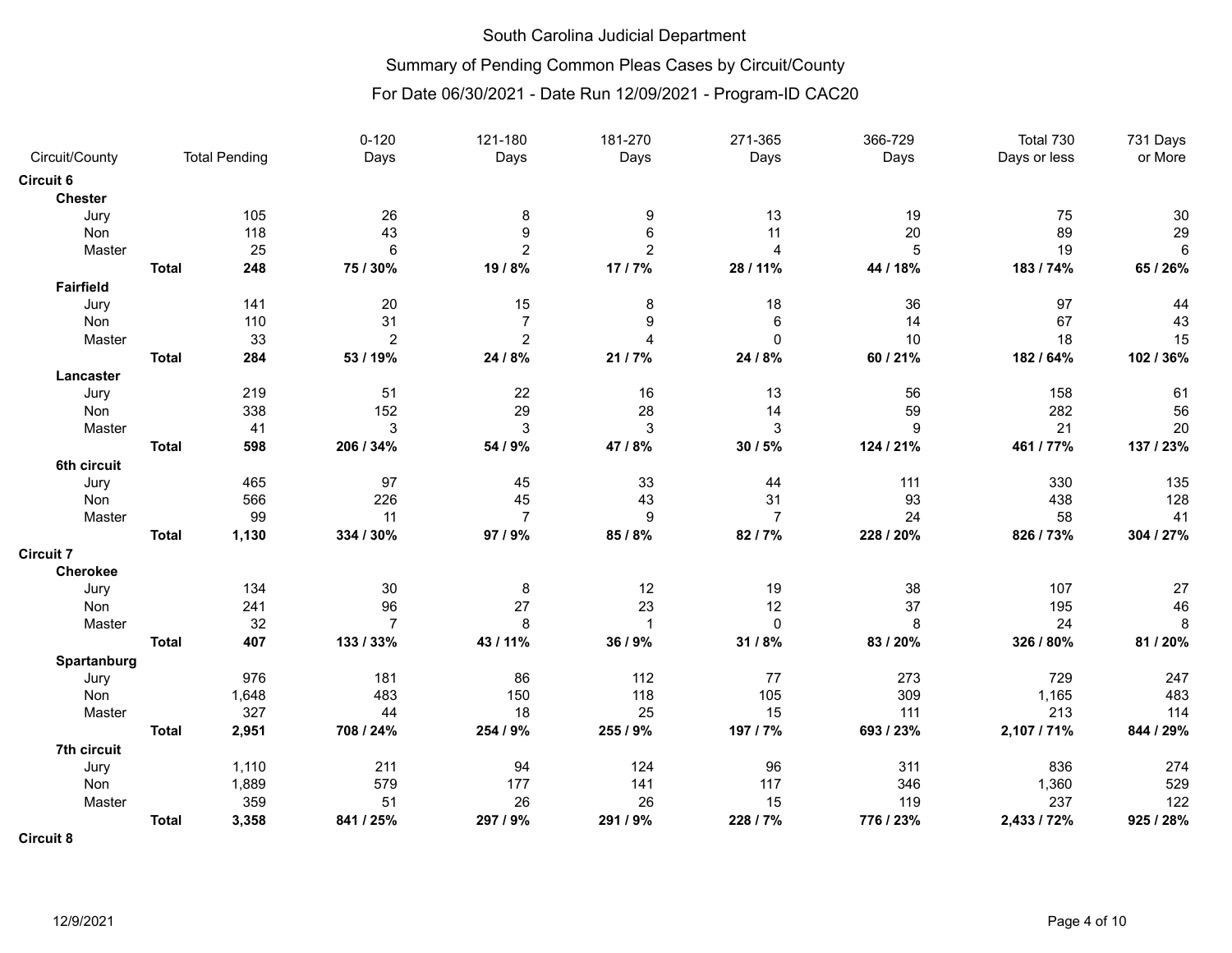## Summary of Pending Common Pleas Cases by Circuit/County

|                   |              |                      | $0 - 120$      | 121-180        | 181-270        | 271-365        | 366-729         | Total 730      | 731 Days     |
|-------------------|--------------|----------------------|----------------|----------------|----------------|----------------|-----------------|----------------|--------------|
| Circuit/County    |              | <b>Total Pending</b> | Days           | Days           | Days           | Days           | Days            | Days or less   | or More      |
| Circuit 8         |              |                      |                |                |                |                |                 |                |              |
| Abbeville         |              |                      |                |                |                |                |                 |                |              |
| Jury              |              | 48                   | 12             | 3              | 5              | 4              | 6               | 30             | 18           |
| Non               |              | 67                   | 24             | 9              | 3              | $\Omega$       | 11              | 47             | 20           |
| Master            |              | 10                   | $\overline{2}$ |                | $\mathbf{1}$   | $\mathbf{0}$   | 3               | $\overline{7}$ | $\mathbf{3}$ |
|                   | <b>Total</b> | 125                  | 38 / 30%       | 13/10%         | 9/7%           | 4/3%           | 20 / 16%        | 84 / 67%       | 41 / 33%     |
| Greenwood         |              |                      |                |                |                |                |                 |                |              |
| Jury              |              | 236                  | 37             | 7              | 22             | 21             | 62              | 149            | 87           |
| Non               |              | 323                  | 123            | 20             | 17             | $20\,$         | 78              | 258            | 65           |
| Master            |              | 47                   | 6              | $\overline{2}$ | $\mathbf{1}$   | $\mathbf 0$    | 19              | 28             | 19           |
|                   | <b>Total</b> | 606                  | 166 / 27%      | 29 / 5%        | 40 / 7%        | 41 / 7%        | 159 / 26%       | 435 / 72%      | 171 / 28%    |
| <b>Laurens</b>    |              |                      |                |                |                |                |                 |                |              |
| Jury              |              | 128                  | 32             | $\overline{7}$ | 13             | 14             | 36              | 102            | 26           |
| <b>Non</b>        |              | 283                  | 132            | 31             | 19             | 18             | 46              | 246            | 37           |
| Master            |              | 43                   | 5              | 3              | $\mathbf{1}$   | $\mathbf{0}$   | 19              | 28             | 15           |
|                   | <b>Total</b> | 454                  | 169 / 37%      | 41 / 9%        | 33 / 7%        | 32 / 7%        | 101 / 22%       | 376 / 83%      | 78 / 17%     |
| Newberry          |              |                      |                |                |                |                |                 |                |              |
| Jury              |              | 95                   | 19             | 7              | 18             | 15             | 25              | 84             | 11           |
| Non               |              | 177                  | 88             | 15             | 25             | $\overline{4}$ | 24              | 156            | 21           |
| Master            |              | 20                   | 6              | $\mathbf{1}$   | $\mathbf{1}$   | 3              | $6\phantom{1}6$ | 17             | 3            |
|                   | <b>Total</b> | 292                  | 113 / 39%      | 23/8%          | 44 / 15%       | 22 / 8%        | 55 / 19%        | 257 / 88%      | 35 / 12%     |
| 8th circuit       |              |                      |                |                |                |                |                 |                |              |
| Jury              |              | 507                  | 100            | 24             | 58             | 54             | 129             | 365            | 142          |
| Non               |              | 850                  | 367            | 75             | 64             | 42             | 159             | 707            | 143          |
| Master            |              | 120                  | 19             | $\overline{7}$ | $\overline{4}$ | $\mathbf{3}$   | 47              | 80             | 40           |
|                   | <b>Total</b> | 1,477                | 486 / 33%      | 106 / 7%       | 126 / 9%       | 99 / 7%        | 335 / 23%       | 1,152 / 78%    | 325 / 22%    |
| Circuit 9         |              |                      |                |                |                |                |                 |                |              |
| <b>Berkeley</b>   |              |                      |                |                |                |                |                 |                |              |
| Jury              |              | 1,017                | 172            | 72             | 96             | 131            | 311             | 782            | 235          |
| Non               |              | 918                  | 256            | 80             | 88             | 45             | 217             | 686            | 232          |
| Master            |              | 208                  | 17             | 11             | 18             | 13             | 63              | 122            | 86           |
|                   | <b>Total</b> | 2,143                | 445 / 21%      | 163 / 8%       | 202 / 9%       | 189 / 9%       | 591 / 28%       | 1,590 / 74%    | 553 / 26%    |
| <b>Charleston</b> |              |                      |                |                |                |                |                 |                |              |
| Jury              |              | 2,907                | 592            | 245            | 278            | 318            | 848             | 2,281          | 626          |
| Non               |              | 1,788                | 657            | 181            | 189            | 157            | 423             | 1,607          | 181          |
| Master            |              | 451                  | 61             | 25             | 36             | 28             | 119             | 269            | 182          |
|                   | <b>Total</b> | 5,146                | 1,310 / 25%    | 451 / 9%       | 503 / 10%      | 503 / 10%      | 1,390 / 27%     | 4,157 / 81%    | 989 / 19%    |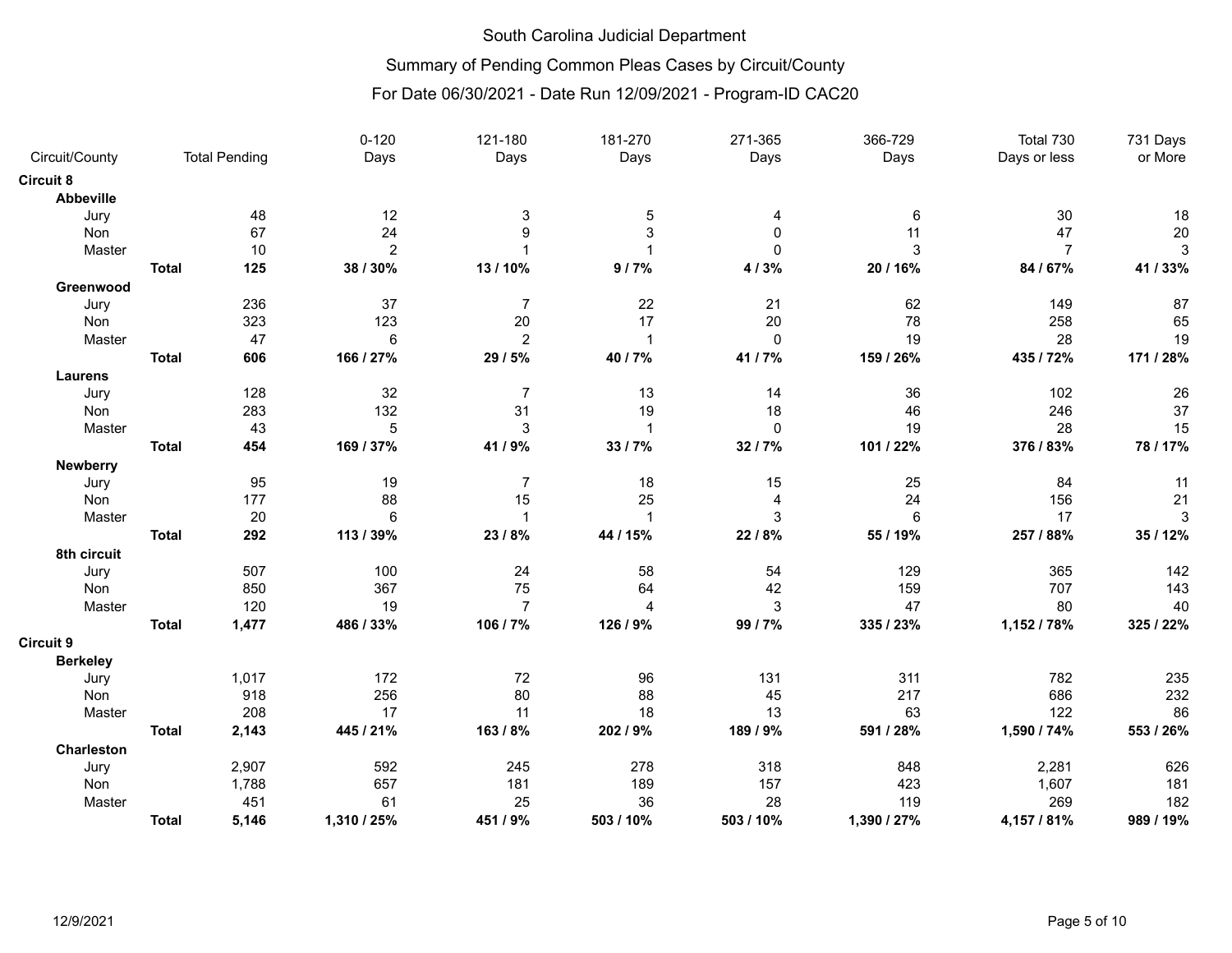# Summary of Pending Common Pleas Cases by Circuit/County

|                   |              |                      | $0 - 120$      | 121-180                 | 181-270        | 271-365        | 366-729        | Total 730    | 731 Days       |
|-------------------|--------------|----------------------|----------------|-------------------------|----------------|----------------|----------------|--------------|----------------|
| Circuit/County    |              | <b>Total Pending</b> | Days           | Days                    | Days           | Days           | Days           | Days or less | or More        |
| <b>Circuit 9</b>  |              |                      |                |                         |                |                |                |              |                |
| 9th circuit       |              |                      |                |                         |                |                |                |              |                |
| Jury              |              | 3,924                | 764            | 317                     | 374            | 449            | 1,159          | 3,063        | 861            |
| Non               |              | 2,706                | 913            | 261                     | 277            | 202            | 640            | 2,293        | 413            |
| Master            |              | 659                  | 78             | 36                      | 54             | 41             | 182            | 391          | 268            |
|                   | <b>Total</b> | 7,289                | 1,755 / 24%    | 614 / 8%                | 705 / 10%      | 692 / 9%       | 1,981 / 27%    | 5,747 / 79%  | 1,542 / 21%    |
| <b>Circuit 10</b> |              |                      |                |                         |                |                |                |              |                |
| Anderson          |              |                      |                |                         |                |                |                |              |                |
| Jury              |              | 584                  | 121            | 58                      | 57             | 76             | 178            | 490          | 94             |
| Non               |              | 560                  | 238            | 82                      | 67             | 34             | 98             | 519          | 41             |
| Master            |              | 112                  | 23             | 12                      | 17             | $\overline{7}$ | 40             | 99           | 13             |
|                   | <b>Total</b> | 1,256                | 382 / 30%      | 152 / 12%               | 141 / 11%      | 117 / 9%       | 316 / 25%      | 1,108 / 88%  | 148 / 12%      |
| Oconee            |              |                      |                |                         |                |                |                |              |                |
| Jury              |              | 144                  | 39             | 17                      | 15             | 8              | 46             | 125          | 19             |
| Non               |              | 206                  | 91             | 28                      | 25             | 12             | 37             | 193          | 13             |
| Master            |              | 41                   | 9              | 4                       | 5              | $\mathbf 0$    | 15             | 33           | 8              |
|                   | <b>Total</b> | 391                  | 139 / 36%      | 49 / 13%                | 45 / 12%       | 20 / 5%        | 98 / 25%       | 351 / 90%    | 40 / 10%       |
| 10th circuit      |              |                      |                |                         |                |                |                |              |                |
| Jury              |              | 728                  | 160            | 75                      | 72             | 84             | 224            | 615          | 113            |
| Non               |              | 766                  | 329            | 110                     | 92             | 46             | 135            | 712          | 54             |
| Master            |              | 153                  | 32             | 16                      | 22             | $\overline{7}$ | 55             | 132          | 21             |
|                   | <b>Total</b> | 1,647                | 521 / 32%      | 201 / 12%               | 186 / 11%      | 137 / 8%       | 414 / 25%      | 1,459 / 89%  | 188 / 11%      |
| <b>Circuit 11</b> |              |                      |                |                         |                |                |                |              |                |
| Edgefield         |              |                      |                |                         |                |                |                |              |                |
| Jury              |              | 45                   | 9              | 6                       | 6              | 5              | 10             | 36           |                |
| Non               |              | 80                   | 50             | 4                       | 6              | 4              | 11             | 75           |                |
| Master            |              | 20                   | 3              | $\overline{c}$          | $\mathbf 0$    |                | $\overline{4}$ | 10           | 10             |
|                   | <b>Total</b> | 145                  | 62 / 43%       | 12/8%                   | 12/8%          | 10 / 7%        | 25 / 17%       | 121 / 83%    | 24 / 17%       |
| Lexington         |              |                      |                |                         |                |                |                |              |                |
| Jury              |              | 845                  | 206            | 103                     | 81             | 99             | 250            | 739          | 106            |
| Non               |              | 1,125                | 653            | 113                     | 111            | 51             | 142            | 1,070        | 55             |
| Master            |              | 287                  | 37             | 19                      | 12             | 16             | 100            | 184          | 103            |
|                   | <b>Total</b> | 2,257                | 896 / 40%      | 235 / 10%               | 204 / 9%       | 166 / 7%       | 492 / 22%      | 1,993 / 88%  | 264 / 12%      |
| <b>McCormick</b>  |              |                      |                |                         |                |                |                |              |                |
| Jury              |              | 31                   | 4              | $\overline{\mathbf{c}}$ | 4              | 4              | 11             | 25           | 6              |
| Non               |              | 29                   | 15             | $\overline{\mathbf{c}}$ | $\overline{c}$ |                | $\overline{7}$ | 27           |                |
| Master            |              | $\overline{7}$       | $\overline{c}$ |                         | $\mathbf 0$    | $\Omega$       | $\overline{c}$ | 5            | $\overline{2}$ |
|                   | <b>Total</b> | 67                   | 21 / 31%       | 5/7%                    | 6/9%           | 5/7%           | 20 / 30%       | 57 / 85%     | 10 / 15%       |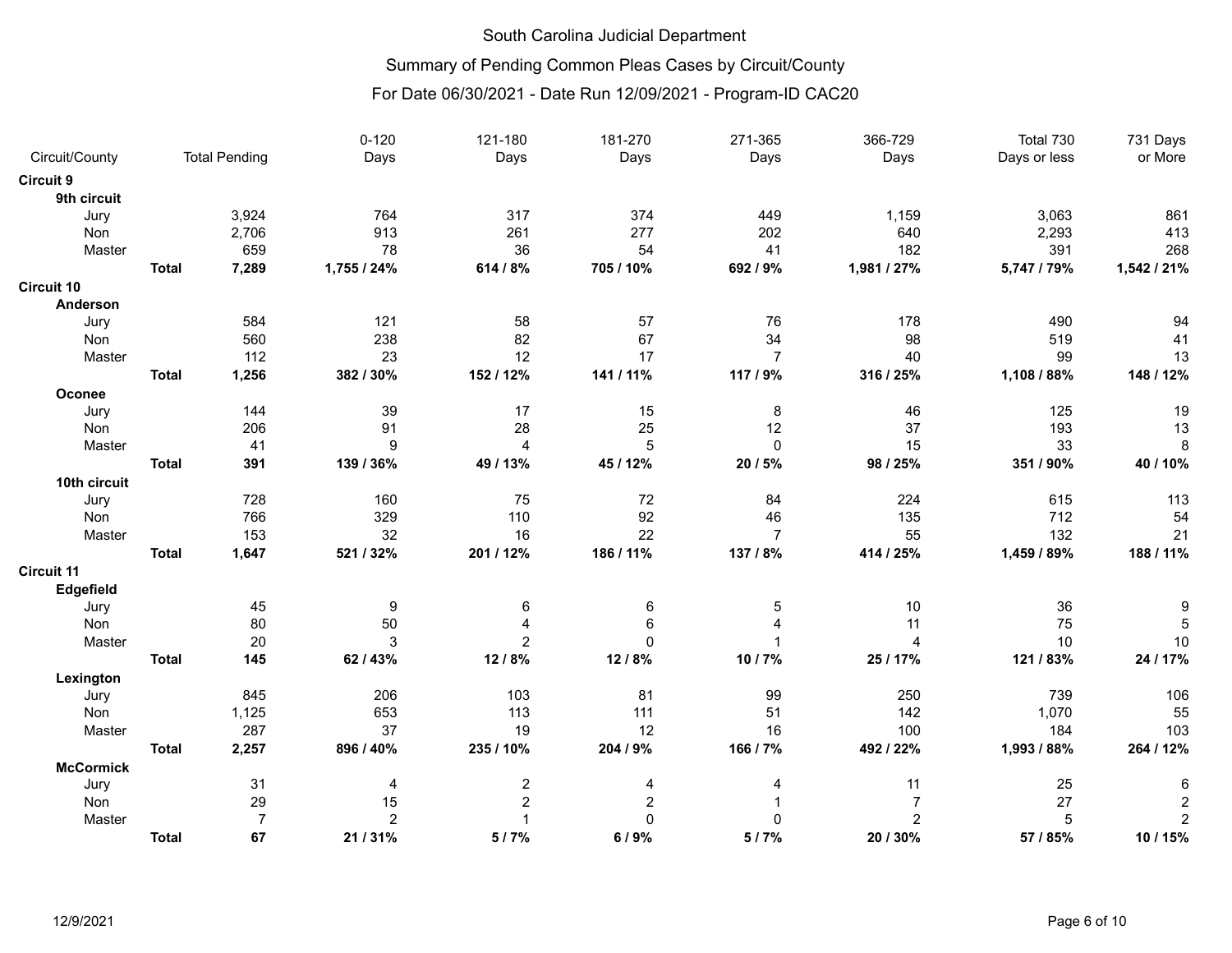# Summary of Pending Common Pleas Cases by Circuit/County

|                   |              |                      | $0 - 120$      | 121-180                   | 181-270                 | 271-365        | 366-729        | Total 730    | 731 Days       |
|-------------------|--------------|----------------------|----------------|---------------------------|-------------------------|----------------|----------------|--------------|----------------|
| Circuit/County    |              | <b>Total Pending</b> | Days           | Days                      | Days                    | Days           | Days           | Days or less | or More        |
| <b>Circuit 11</b> |              |                      |                |                           |                         |                |                |              |                |
| Saluda            |              |                      |                |                           |                         |                |                |              |                |
| Jury              |              | 40                   | 11             | 4                         | 4                       | -1             | 14             | 34           |                |
| Non               |              | 67                   | 28             | $\overline{7}$            | $\overline{A}$          | 6              | 18             | 63           |                |
| Master            |              | 13                   | 3              | 1                         | $\overline{\mathbf{1}}$ | $\overline{c}$ | $\overline{4}$ | 11           | $\overline{c}$ |
|                   | <b>Total</b> | 120                  | 42 / 35%       | 12 / 10%                  | 9/8%                    | 9/8%           | 36 / 30%       | 108 / 90%    | 12 / 10%       |
| 11th circuit      |              |                      |                |                           |                         |                |                |              |                |
| Jury              |              | 961                  | 230            | 115                       | 95                      | 109            | 285            | 834          | 127            |
| Non               |              | 1,301                | 746            | 126                       | 123                     | 62             | 178            | 1,235        | 66             |
| Master            |              | 327                  | 45             | 23                        | 13                      | 19             | 110            | 210          | 117            |
|                   | <b>Total</b> | 2,589                | 1,021 / 39%    | 264 / 10%                 | 231 / 9%                | 190 / 7%       | 573 / 22%      | 2,279 / 88%  | 310 / 12%      |
| <b>Circuit 12</b> |              |                      |                |                           |                         |                |                |              |                |
| <b>Florence</b>   |              |                      |                |                           |                         |                |                |              |                |
| Jury              |              | 738                  | 156            | 78                        | 73                      | 95             | 231            | 633          | 105            |
| Non               |              | 703                  | 311            | 68                        | 71                      | 49             | 95             | 594          | 109            |
| Master            |              | 127                  | 16             | 5                         | 6                       | 9              | 40             | 76           | 51             |
|                   | <b>Total</b> | 1,568                | 483 / 31%      | 151 / 10%                 | 150 / 10%               | 153 / 10%      | 366 / 23%      | 1,303 / 83%  | 265 / 17%      |
| <b>Marion</b>     |              |                      |                |                           |                         |                |                |              |                |
| Jury              |              | 126                  | 33             | 14                        | 13                      | 12             | 31             | 103          | 23             |
| Non               |              | 129                  | 63             | $\overline{7}$            | 15                      | 8              | 22             | 115          | 14             |
| Master            |              | 28                   | $\overline{7}$ | $\mathbf 1$               | $\overline{1}$          | $\mathbf{1}$   | 10             | 20           | 8              |
|                   | <b>Total</b> | 283                  | 103 / 36%      | 22/8%                     | 29 / 10%                | 21 / 7%        | 63 / 22%       | 238 / 84%    | 45 / 16%       |
| 12th circuit      |              |                      |                |                           |                         |                |                |              |                |
| Jury              |              | 864                  | 189            | 92                        | 86                      | 107            | 262            | 736          | 128            |
| Non               |              | 832                  | 374            | 75                        | 86                      | 57             | 117            | 709          | 123            |
| Master            |              | 155                  | 23             | $\,6$                     | $\overline{7}$          | 10             | 50             | 96           | 59             |
|                   | <b>Total</b> | 1,851                | 586 / 32%      | 173 / 9%                  | 179 / 10%               | 174 / 9%       | 429 / 23%      | 1,541 / 83%  | 310 / 17%      |
| <b>Circuit 13</b> |              |                      |                |                           |                         |                |                |              |                |
| Greenville        |              |                      |                |                           |                         |                |                |              |                |
| Jury              |              | 1,486                | 318            | 148                       | 173                     | 171            | 459            | 1,269        | 217            |
| Non               |              | 1,962                | 989            | 244                       | 219                     | 127            | 275            | 1,854        | 108            |
| Master            |              | 133                  | 30             | 14                        | 13                      | 8              | 50             | 115          | 18             |
|                   | <b>Total</b> | 3,581                | 1,337 / 37%    | 406 / 11%                 | 405 / 11%               | 306 / 9%       | 784 / 22%      | 3,238 / 90%  | 343 / 10%      |
| <b>Pickens</b>    |              |                      |                |                           |                         |                |                |              |                |
| Jury              |              | 243                  | 45             | 19                        | 34                      | 29             | 71             | 198          | 45             |
| Non               |              | 454                  | 219            | 52                        | 41                      | 26             | 61             | 399          | 55             |
| Master            |              | 44                   | $\,6$          | $\ensuremath{\mathsf{3}}$ | $\,6$                   | $\mathbf 1$    | 16             | 32           | 12             |
|                   | <b>Total</b> | 741                  | 270 / 36%      | 74 / 10%                  | 81 / 11%                | 56 / 8%        | 148 / 20%      | 629 / 85%    | 112 / 15%      |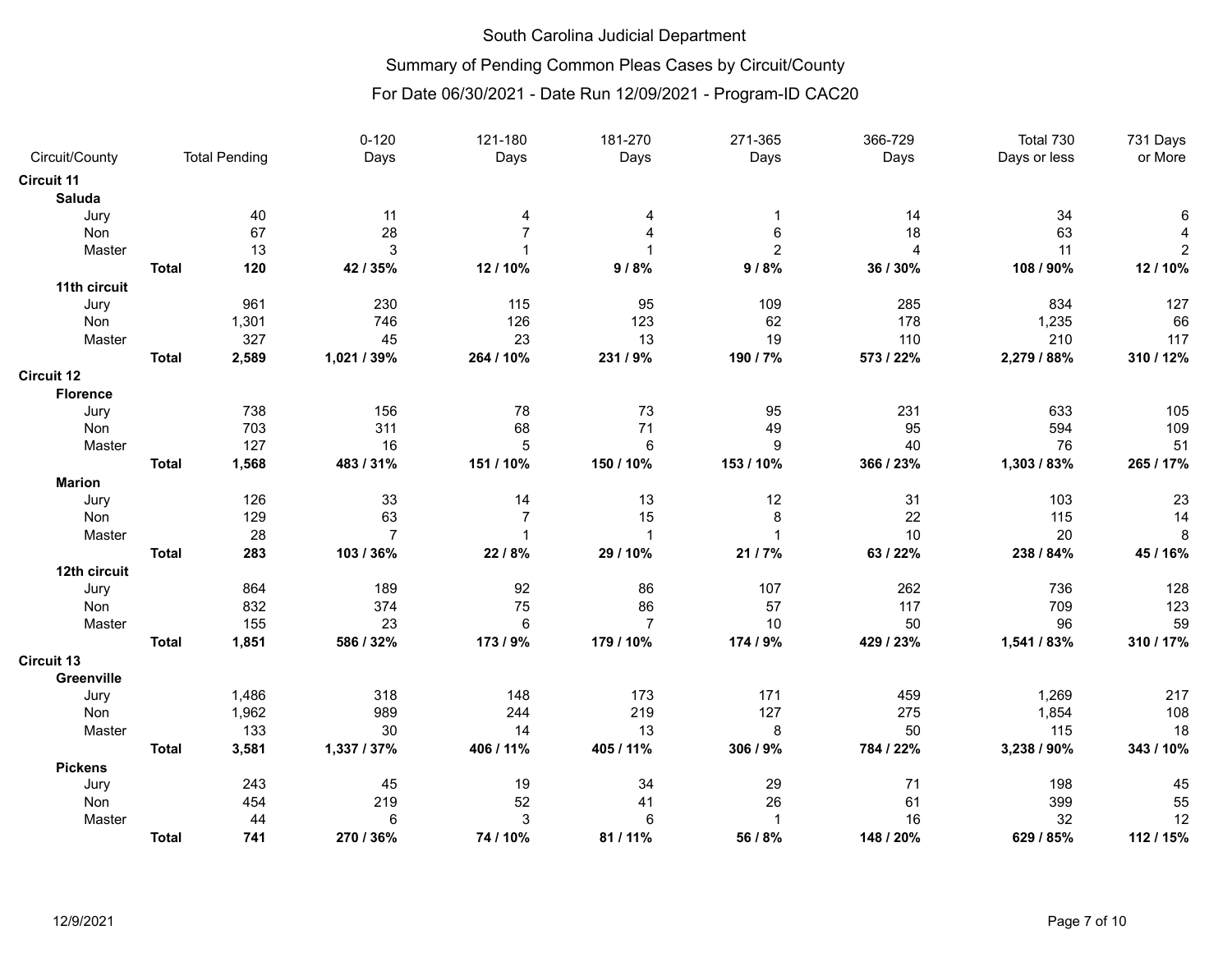# Summary of Pending Common Pleas Cases by Circuit/County

|                   |              |                      | $0 - 120$      | 121-180        | 181-270        | 271-365        | 366-729         | Total 730    | 731 Days       |
|-------------------|--------------|----------------------|----------------|----------------|----------------|----------------|-----------------|--------------|----------------|
| Circuit/County    |              | <b>Total Pending</b> | Days           | Days           | Days           | Days           | Days            | Days or less | or More        |
| <b>Circuit 13</b> |              |                      |                |                |                |                |                 |              |                |
| 13th circuit      |              |                      |                |                |                |                |                 |              |                |
| Jury              |              | 1,729                | 363            | 167            | 207            | 200            | 530             | 1,467        | 262            |
| Non               |              | 2,416                | 1,208          | 296            | 260            | 153            | 336             | 2,253        | 163            |
| Master            |              | 177                  | 36             | 17             | 19             | 9              | 66              | 147          | 30             |
|                   | <b>Total</b> | 4,322                | 1,607 / 37%    | 480 / 11%      | 486 / 11%      | 362 / 8%       | 932 / 22%       | 3,867 / 89%  | 455 / 11%      |
| Circuit 14        |              |                      |                |                |                |                |                 |              |                |
| <b>Allendale</b>  |              |                      |                |                |                |                |                 |              |                |
| Jury              |              | 408                  | 49             | 19             | 24             | 31             | 107             | 230          | 178            |
| Non               |              | 84                   | 10             | 7              | $\overline{4}$ | 4              | 8               | 33           | 51             |
| Master            |              | 22                   | 3              | $\overline{2}$ | 5              | 5              | 5               | 20           | $\overline{c}$ |
|                   | <b>Total</b> | 514                  | 62 / 12%       | 28 / 5%        | 33/6%          | 40 / 8%        | 120 / 23%       | 283 / 55%    | 231 / 45%      |
| <b>Beaufort</b>   |              |                      |                |                |                |                |                 |              |                |
| Jury              |              | 939                  | 147            | 72             | 111            | 100            | 264             | 694          | 245            |
| Non               |              | 732                  | 329            | 62             | 60             | 51             | 134             | 636          | 96             |
| Master            |              | 259                  | 48             | 22             | 13             | 20             | 72              | 175          | 84             |
|                   | <b>Total</b> | 1,930                | 524 / 27%      | 156 / 8%       | 184 / 10%      | 171 / 9%       | 470 / 24%       | 1,505 / 78%  | 425 / 22%      |
| Colleton          |              |                      |                |                |                |                |                 |              |                |
| Jury              |              | 349                  | 69             | $30\,$         | 41             | 35             | 97              | 272          | 77             |
| Non               |              | 261                  | 101            | 29             | 28             | 15             | 46              | 219          | 42             |
| Master            |              | 29                   | $\overline{7}$ | $\mathbf{3}$   | $\mathbf 0$    | $\overline{c}$ | $6\phantom{1}6$ | 18           | 11             |
|                   | <b>Total</b> | 639                  | 177 / 28%      | 62 / 10%       | 69 / 11%       | 52 / 8%        | 149 / 23%       | 509 / 80%    | 130 / 20%      |
| Hampton           |              |                      |                |                |                |                |                 |              |                |
| Jury              |              | 369                  | 52             | 27             | 40             | 43             | 124             | 286          | 83             |
| Non               |              | 121                  | 34             | 14             | 19             | 14             | 18              | 99           | 22             |
| Master            |              | 22                   | $\overline{4}$ | $\mathbf 0$    | $\overline{1}$ | $\mathbf{1}$   | $\overline{4}$  | 10           | 12             |
|                   | <b>Total</b> | 512                  | 90 / 18%       | 41 / 8%        | 60 / 12%       | 58 / 11%       | 146 / 29%       | 395 / 77%    | 117 / 23%      |
| Jasper            |              |                      |                |                |                |                |                 |              |                |
| Jury              |              | 283                  | 58             | 20             | 21             | 40             | 82              | 221          | 62             |
| Non               |              | 183                  | 71             | 20             | 18             | 13             | 30              | 152          | 31             |
| Master            |              | 21                   | $\overline{4}$ | $\pmb{0}$      | $\overline{1}$ | $\mathbf{1}$   | $6\phantom{1}6$ | 12           | 9              |
|                   | <b>Total</b> | 487                  | 133 / 27%      | 40 / 8%        | 40 / 8%        | 54 / 11%       | 118 / 24%       | 385 / 79%    | 102 / 21%      |
| 14th circuit      |              |                      |                |                |                |                |                 |              |                |
| Jury              |              | 2,348                | 375            | 168            | 237            | 249            | 674             | 1,703        | 645            |
| Non               |              | 1,381                | 545            | 132            | 129            | 97             | 236             | 1,139        | 242            |
| Master            |              | 353                  | 66             | 27             | 20             | 29             | 93              | 235          | 118            |
|                   | <b>Total</b> | 4,082                | 986 / 24%      | 327/8%         | 386 / 9%       | 375 / 9%       | 1,003 / 25%     | 3,077 / 75%  | 1,005 / 25%    |
| <b>Circuit 15</b> |              |                      |                |                |                |                |                 |              |                |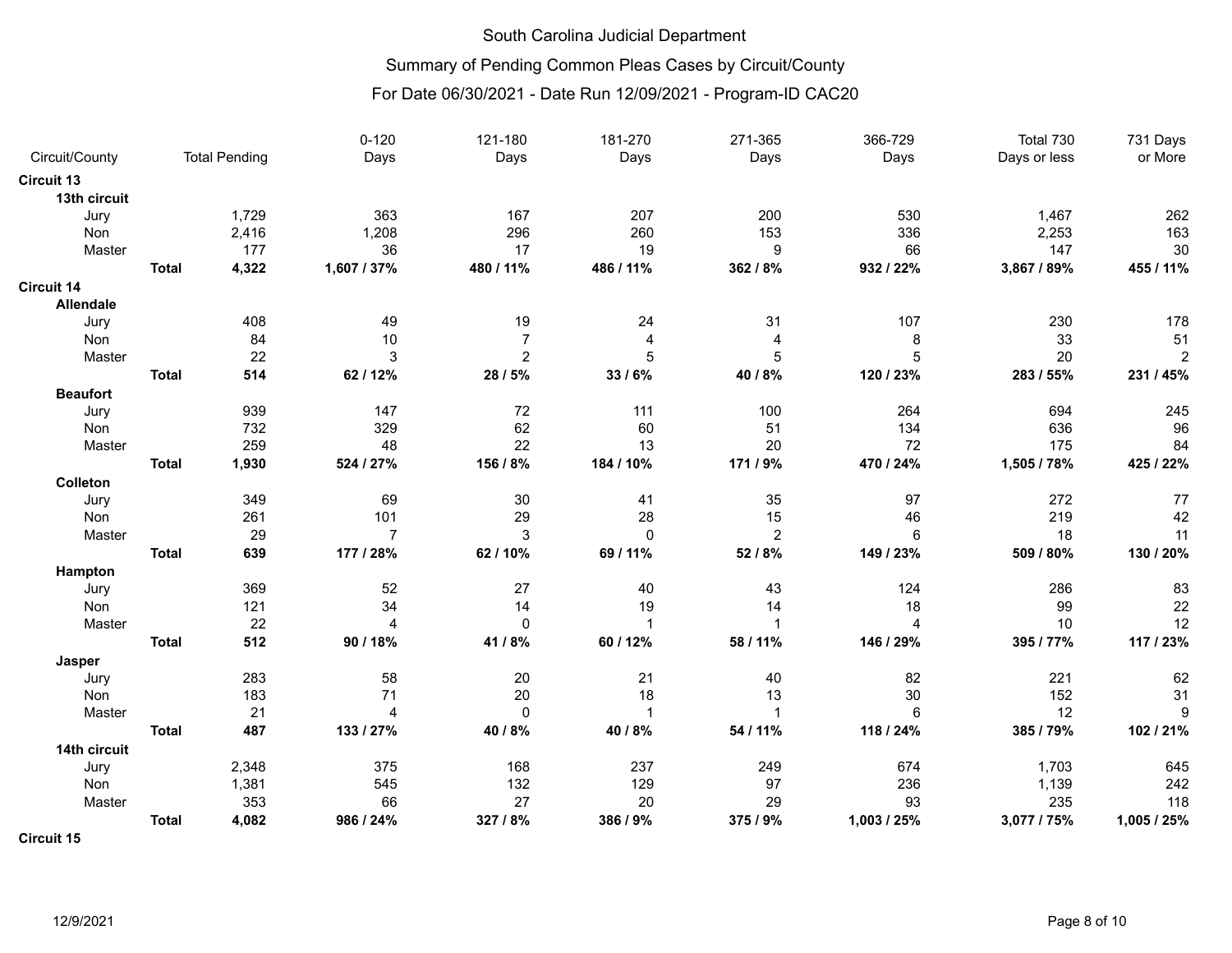# Summary of Pending Common Pleas Cases by Circuit/County

|                   |              |                      | $0 - 120$    | 121-180         | 181-270         | 271-365        | 366-729     | Total 730    | 731 Days    |
|-------------------|--------------|----------------------|--------------|-----------------|-----------------|----------------|-------------|--------------|-------------|
| Circuit/County    |              | <b>Total Pending</b> | Days         | Days            | Days            | Days           | Days        | Days or less | or More     |
| <b>Circuit 15</b> |              |                      |              |                 |                 |                |             |              |             |
| Georgetown        |              |                      |              |                 |                 |                |             |              |             |
| Jury              |              | 273                  | 78           | 41              | 34              | 39             | 60          | 252          | 21          |
| Non               |              | 300                  | 149          | 27              | 26              | 25             | 45          | 272          | 28          |
| Master            |              | 51                   | 9            | $6\phantom{1}6$ | $6\phantom{1}6$ | $\overline{4}$ | 21          | 46           | 5           |
|                   | <b>Total</b> | 624                  | 236 / 38%    | 74 / 12%        | 66 / 11%        | 68 / 11%       | 126 / 20%   | 570 / 91%    | 54 / 9%     |
| <b>Horry</b>      |              |                      |              |                 |                 |                |             |              |             |
| Jury              |              | 1,623                | 330          | 158             | 156             | 182            | 443         | 1,269        | 354         |
| Non               |              | 2,733                | 1,140        | 283             | 243             | 163            | 443         | 2,272        | 461         |
| Master            |              | 913                  | 75           | 34              | 37              | 29             | 172         | 347          | 566         |
|                   | <b>Total</b> | 5,269                | 1,545 / 29%  | 475 / 9%        | 436 / 8%        | 374 / 7%       | 1,058 / 20% | 3,888 / 74%  | 1,381 / 26% |
| 15th circuit      |              |                      |              |                 |                 |                |             |              |             |
| Jury              |              | 1,896                | 408          | 199             | 190             | 221            | 503         | 1,521        | 375         |
| Non               |              | 3,033                | 1,289        | 310             | 269             | 188            | 488         | 2,544        | 489         |
| Master            |              | 964                  | 84           | 40              | 43              | 33             | 193         | 393          | 571         |
|                   | <b>Total</b> | 5,893                | 1,781 / 30%  | 549 / 9%        | 502 / 9%        | 442 / 8%       | 1,184 / 20% | 4,458 / 76%  | 1,435 / 24% |
| <b>Circuit 16</b> |              |                      |              |                 |                 |                |             |              |             |
| <b>Union</b>      |              |                      |              |                 |                 |                |             |              |             |
| Jury              |              | 69                   | 13           | 6               | $\overline{7}$  | 9              | 15          | 50           | 19          |
| Non               |              | 106                  | 23           | $\,6$           | 8               | 11             | 25          | 73           | 33          |
| Master            |              | 12                   | $\mathbf{3}$ | $\mathbf{1}$    | 0               | $\mathbf 0$    | $\sqrt{5}$  | 9            | $\sqrt{3}$  |
|                   | <b>Total</b> | 187                  | 39 / 21%     | 13/7%           | 15/8%           | 20 / 11%       | 45 / 24%    | 132 / 71%    | 55 / 29%    |
| York              |              |                      |              |                 |                 |                |             |              |             |
| Jury              |              | 617                  | 137          | 57              | 82              | 62             | 170         | 508          | 109         |
| Non               |              | 880                  | 453          | 97              | 44              | 29             | 129         | 752          | 128         |
| Master            |              | 163                  | 25           | 11              | 14              | 12             | 56          | 118          | 45          |
|                   | <b>Total</b> | 1,660                | 615 / 37%    | 165 / 10%       | 140 / 8%        | 103/6%         | 355 / 21%   | 1,378 / 83%  | 282 / 17%   |
| 16th circuit      |              |                      |              |                 |                 |                |             |              |             |
| Jury              |              | 686                  | 150          | 63              | 89              | 71             | 185         | 558          | 128         |
| Non               |              | 986                  | 476          | 103             | 52              | 40             | 154         | 825          | 161         |
| Master            |              | 175                  | 28           | 12              | 14              | 12             | 61          | 127          | 48          |
|                   | <b>Total</b> | 1,847                | 654 / 35%    | 178 / 10%       | 155 / 8%        | 123 / 7%       | 400 / 22%   | 1,510 / 82%  | 337 / 18%   |
| St. Grand Jury    |              |                      |              |                 |                 |                |             |              |             |
| <b>Grand Jury</b> |              |                      |              |                 |                 |                |             |              |             |
| Jury              |              | $\mathbf 1$          | 0            | 0               | 0               | 0              | 0           | 0            |             |
| Non               |              | 8                    | 0            | 0               | 0               | 0              | 0           | 0            | 8           |
| Master            |              | $\mathbf 0$          | $\mathbf 0$  | $\mathbf 0$     | 0               | $\mathbf 0$    | $\Omega$    | $\Omega$     | 0           |
|                   | <b>Total</b> | 9                    | 0/0%         | 0/0%            | 0/0%            | 0/0%           | 0/0%        | 0/0%         | 9 / 100%    |
| <b>Statewide</b>  |              |                      |              |                 |                 |                |             |              |             |